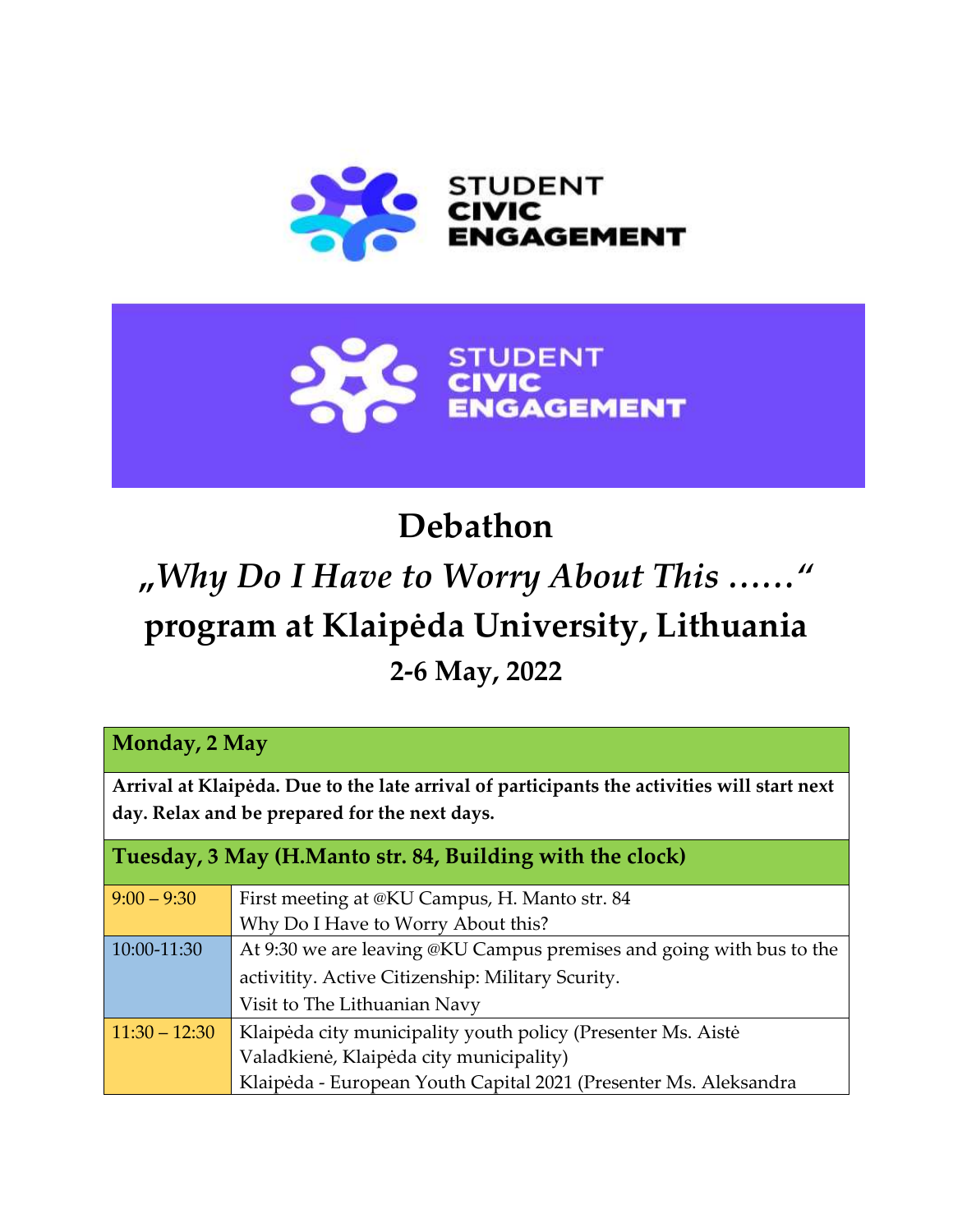|                                                                       | Lobaškova, Choose Klaipeda)                                                                |  |
|-----------------------------------------------------------------------|--------------------------------------------------------------------------------------------|--|
|                                                                       | @KU Campus, H. Manto str. 84, Building with clock                                          |  |
| $12:30 - 13:30$                                                       | Lunch break                                                                                |  |
| $14:00 - 15:30$                                                       | Debates workshop 1 with Vitold Dvorak (Lithuanian Liberal Youth)                           |  |
|                                                                       | @KU Campus, H. Manto str. 84, Building with clock                                          |  |
| $15:30 - 15:45$                                                       | Coffee break                                                                               |  |
| $15:45 - 17:00$                                                       | Debates workshop 2 with Vitold Dvorak (Lithuanian Liberal Youth)                           |  |
|                                                                       | @KU Campus, H. Manto str. 84, Building with clock                                          |  |
| $17:30 -$                                                             | Excursion in the city (not finalized yet)                                                  |  |
| Wednesday, 4 May (Faculty of Social Sciences and Humanities, S.Neries |                                                                                            |  |
| str.5)                                                                |                                                                                            |  |
| 9:00-11:00                                                            | Designing Sustainable City. Ms. Eglė Stonkė, association "Klaipėdos                        |  |
|                                                                       | regionas", Greta Tautavičiūtė, VšĮ Amicus Certus, Reda Mikalauskaitė,                      |  |
|                                                                       | VšĮ Amicus Certus                                                                          |  |
|                                                                       | @Faculty of Social Sciences and Humanities, S. Nėries str. 5, Stained                      |  |
|                                                                       | <b>Glass Hall</b>                                                                          |  |
| 11:00-13:00                                                           | Designing Sustainable City. Ms. Eglė Stonkė, association "Klaipėdos                        |  |
|                                                                       | regionas", Greta Tautavičiūtė, VšĮ Amicus Certus, Reda Mikalauskaitė,                      |  |
|                                                                       | VšĮ Amicus Certus                                                                          |  |
|                                                                       | @Faculty of Social Sciences and Humanities, S. Neries str. 5, Stained<br><b>Glass Hall</b> |  |
| $13:00 - 14:00$                                                       | Lunch break                                                                                |  |
| $14:00 - 15:30$                                                       | Building Strong Team: The Secrets of a Successful Leader. Dr. Julija                       |  |
|                                                                       | Melnikova (Klaipėda University)                                                            |  |
|                                                                       | @Faculty of Social Sciences and Humanities, S. Nėries str. 5, room 204                     |  |
| $15:30 - 15:45$                                                       | Coffee break                                                                               |  |
| $15:45 - 17:00$                                                       | Expressing yourself in visual narrative: a comics workshop. Ms. Miglė                      |  |
|                                                                       | Anušauskaitė                                                                               |  |
|                                                                       | @Faculty of Social Sciences and Humanities, S. Nėries str. 5, room 204                     |  |
| Thursday, 5 May                                                       |                                                                                            |  |
| $10:00 - 11:30$                                                       | Big Brothers/Big Sisters Ms. Kristina Rutienė (Youth Spiritual Support                     |  |
|                                                                       | Center)                                                                                    |  |
|                                                                       | @Faculty of Marine Technologies and Natural Sciences (University                           |  |
|                                                                       | Campus), H. Manto str. 84, room 314                                                        |  |
| $11:30 - 12:30$                                                       | Project meeting for staff (face to face and online) The link for online                    |  |
|                                                                       | connection will be distributed later                                                       |  |
|                                                                       | @Senate building, Senate Hall (University Campus), H. Manto str. 84                        |  |
| $11:30 - 12:30$                                                       | Conference "INSIGHTS OF ACADEMIC YOUTH ON THE PROGRESS                                     |  |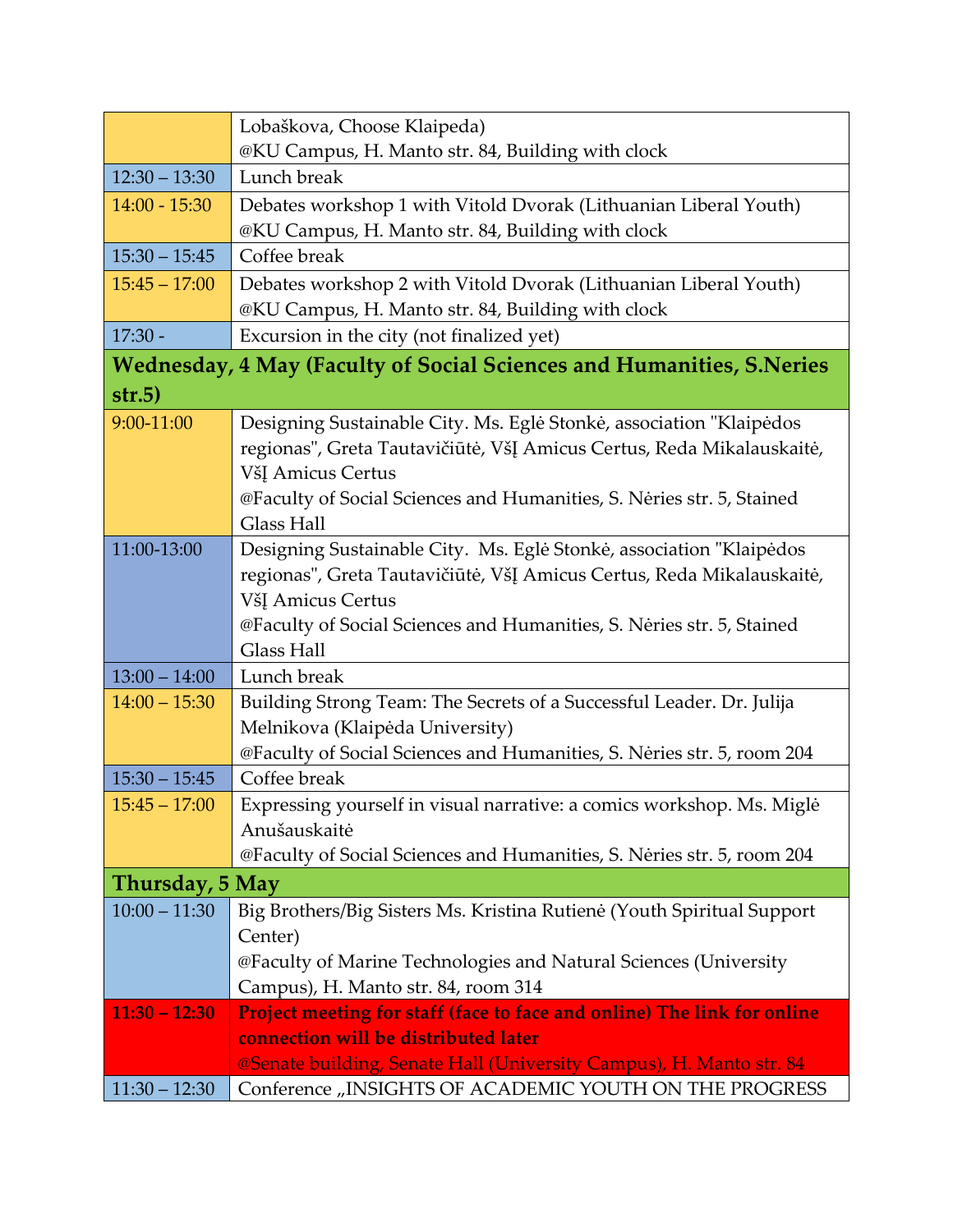|                 | OF SOCIETY". Participation in the students conference for students  |
|-----------------|---------------------------------------------------------------------|
|                 | @Faculty of Marine Technologies and Natural Sciences (University    |
|                 | Campus), H. Manto str. 84, room 314                                 |
| $12:30 - 13:30$ | Lunch                                                               |
| $14:00 - 15:30$ | Debathon                                                            |
|                 | (between Jono Hill and Culture Factory, Bangu str. 7)               |
| $15:30 - 15:45$ | Coffee break                                                        |
| $15:45 - 17:00$ | Debathon                                                            |
|                 | (between Jono Hill and Culture Factory, Bangų str. 7)               |
| Friday, 6 May   |                                                                     |
| $10:00 - 12:30$ | Visiting Lithuanian Sea Museum (Meeting point Danes str.1 Klaipeda) |
| Since 12:30     | Free time and Departure                                             |

## **How to reach @KU Campus H. Manto str. 84**

You can easily reach by walking from the centre of the city. It 2-3 km from hotels in the centre. Or you can use public transportation buses 3, 4, 6, 14 (bus stop *Universiteto*). You can find the schedule of the buses here [Vehicle timetables \(stops.lt\)](https://m.stops.lt/klaipeda/#klaipeda/en)



**How to reach @Faculty of Social Sciences and Humanities, S. Nėries str. 5**